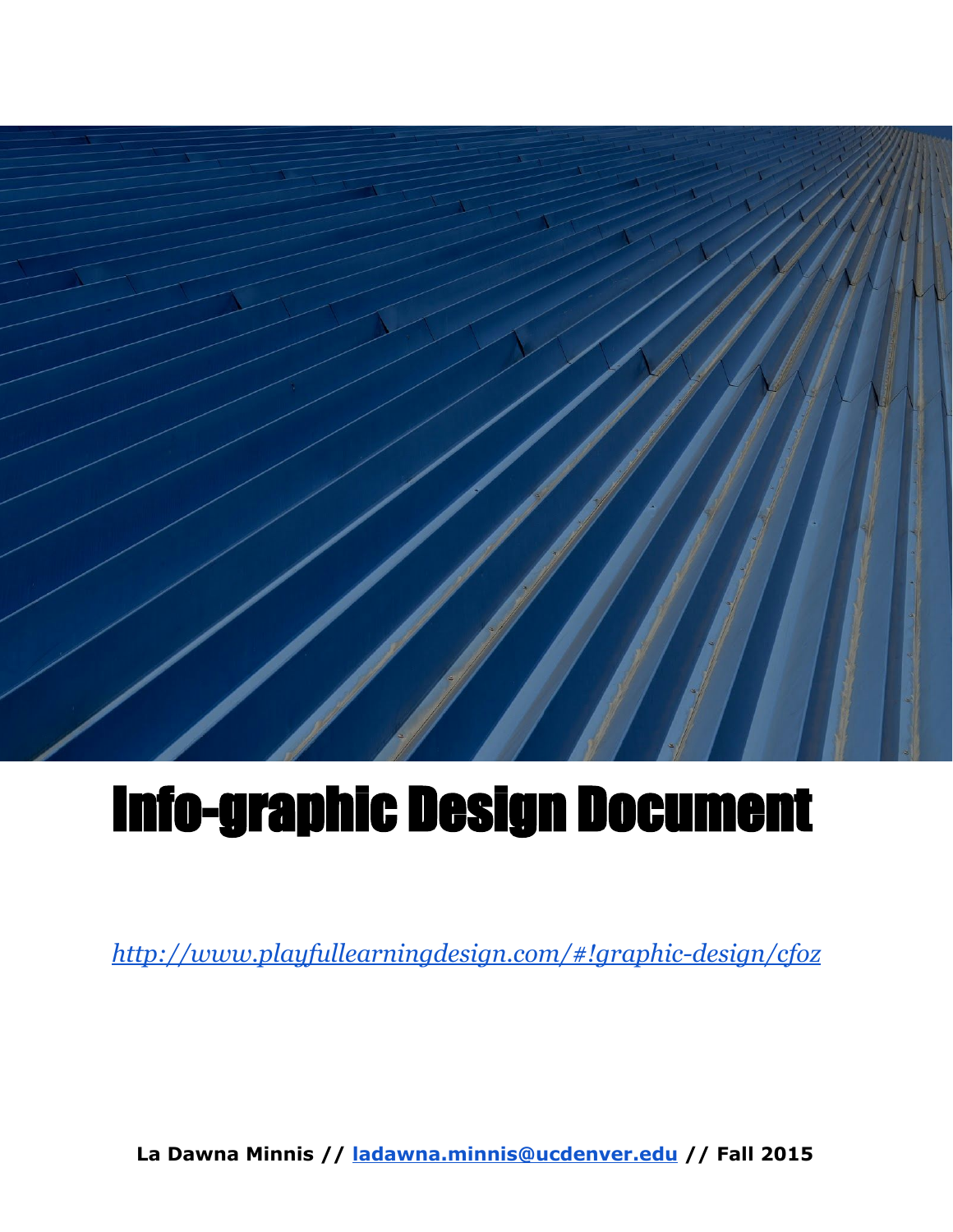#### **Overview**

The purpose of this document is to outline the rationale for and support the design decisions of the development of an info-graphic comparing and contrasting the disparity in economic opportunity for youth between Los Angeles and Orange County, and drawing attention to the educational and community impacts of economic disadvantage. A study from the United States Department of Education, found that one in three economically disadvantaged students in California do not graduate from a four year high school (Stetser & Stillwell, 2014). According to the Opportunity Index (2015), although close in geographic proximity, the economic opportunity ranking of Los Angeles County is 12% behind Orange County. Los Angeles County also falls to below-average status in relation to the State.

Addressing this disparity is urgent, and civic engagement is shown to have a significant positive impact on future economic opportunity (Jordan & Krumnow, 2014). But, due to increasing demands on classroom instructors and learning facilitators, providing additional curriculum outside of what is outlined in educational standards is challenging. Collaborating with community organizations is one way to take some of the pressure off our school system, and supporting engaged, motivated students.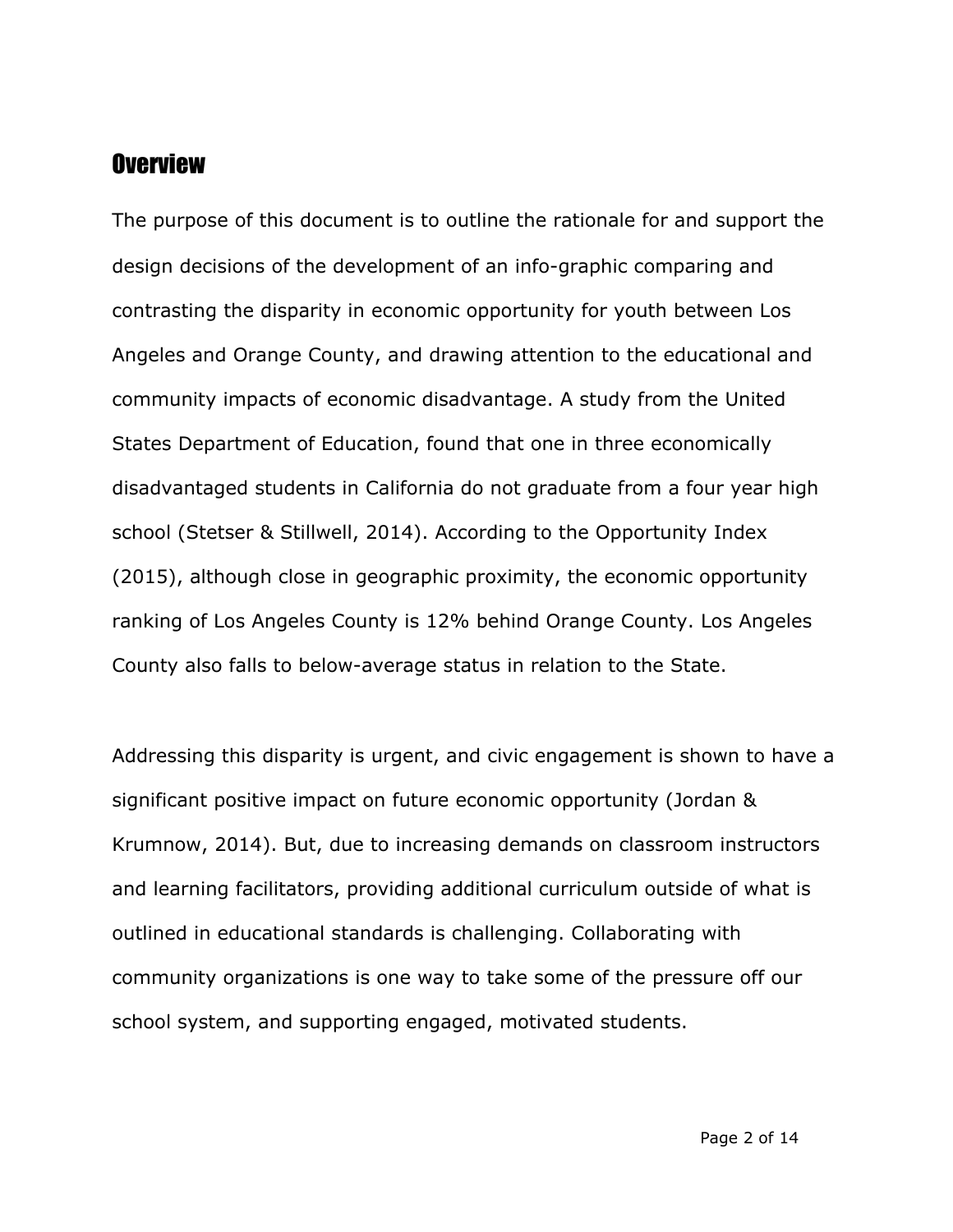I created this info-graphic for the nonprofit I work with, We Are the [Next.](http://www.wearethenext.org/) We Are the Next provides in-classroom workshops, develops resources, and coordinates learning experiences in an attempt to support the efforts of instructors and schools. Educational advocates at the nonprofit will use the info-graphic to promote programming in under served communities in Los Angeles. Equity and economic opportunity are important issues in education, and drawing attention to disparity in opportunity due to economic disadvantage could impact a school or community group's decision to approve programming developed by the nonprofit to be used in the classroom.

The intended audience for the info-graphic are school administrators, counselors, and classroom instructors, as they are the primary decision makers when adopting new programs for use in the classroom. With this in mind, I presented statistical information in a compare and contrast format so the audience immediately identifies the disparity in economic opportunity. I also included additional information on the community impacts of economic disadvantage and a citation to reinforce the credibility and validity of the data. I concluded the info-graphic with suggested solutions to improving the situation.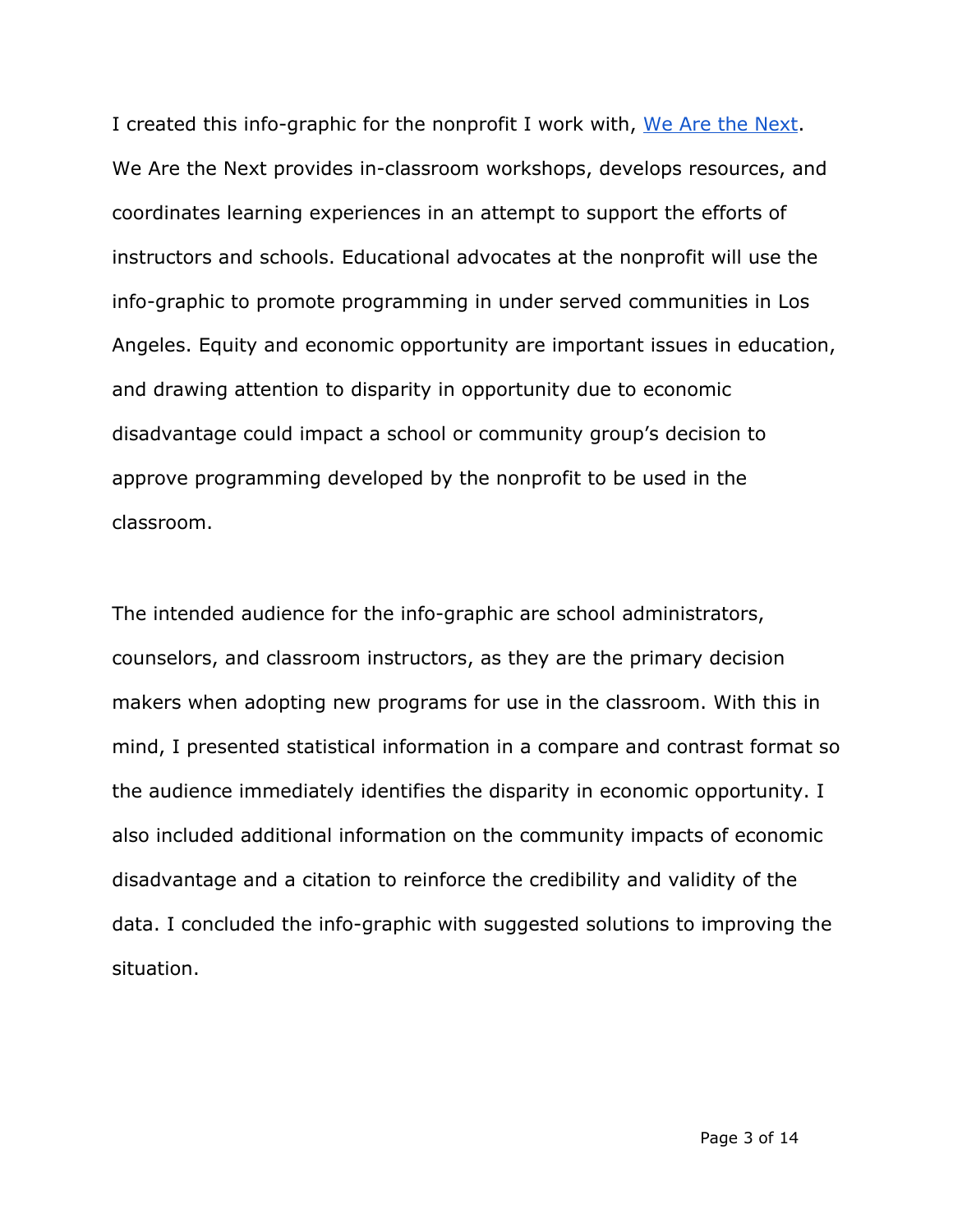The learning objectives and intended outcomes of this info-graphic are as follows:

- Audience will learn about the disparity in economic opportunity between Los Angeles and Orange County.
- Audience will identify potential solutions to improving the statistics.
- Audience will gain an appreciation for workshops and curriculum offered by the nonprofit organization.

I primarily designed this info-graphic to be included in an educational packet that is distributed physically to schools and educational organizations. However, a digital version of the final document will also be used online across blog and social media platforms. Graphics and text were developed in Photoshop, and design and production of the info-graphic were completed in Canva. I found the Canva interface was easy to use and included licensing for a wide selection of graphics and fonts.

# Design Decisions

I based my design decisions on three big picture factors. To begin, I used the rule of thirds to establish a layout for my info-graphic. In graphic design, it is critical to think of balance from the start and work within some constraints. To ensure my info-graphic was memorable, I used concrete statistics to illustrate an abstract issue and made a comparison to evoke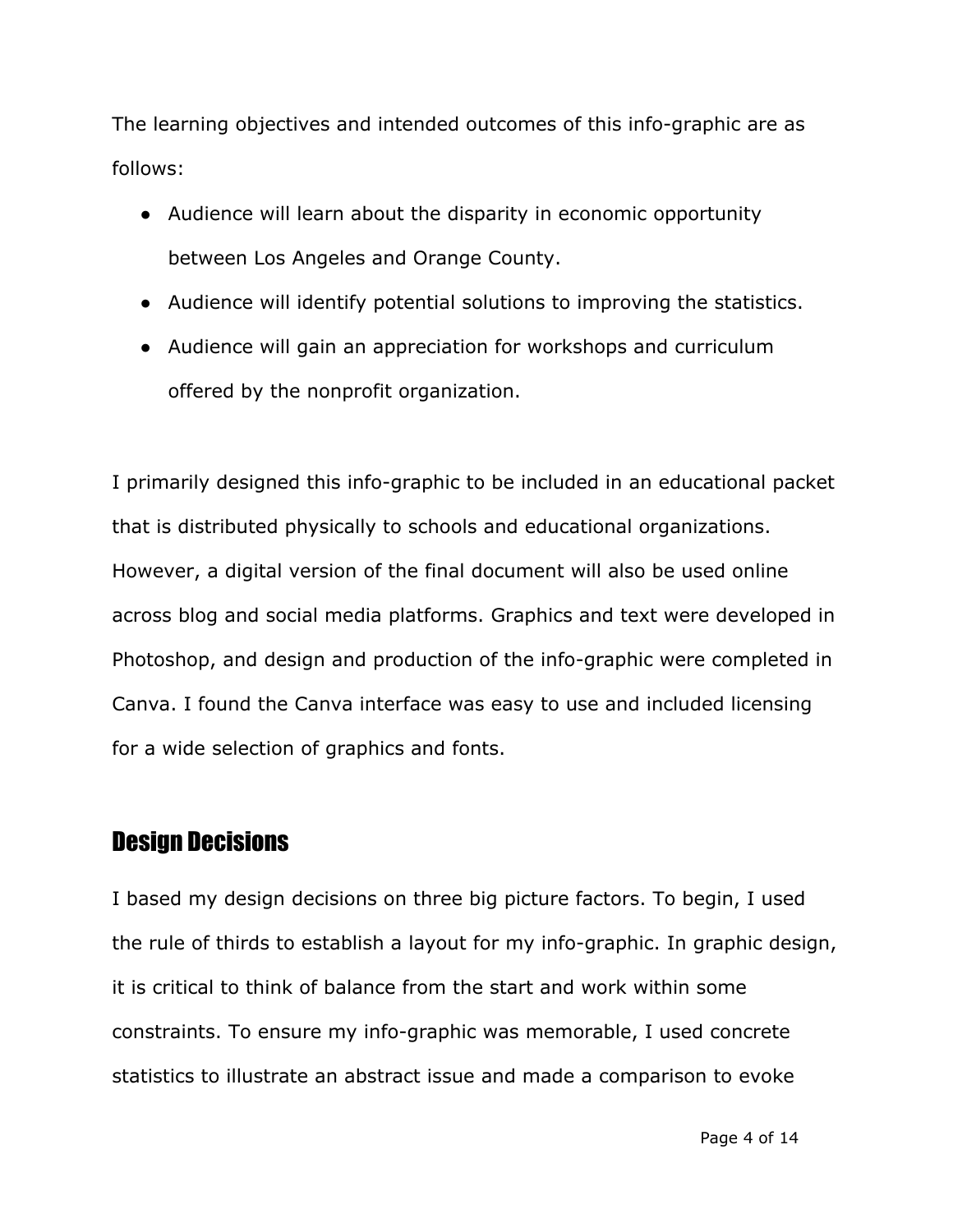emotion and a sense of identity for the viewer. Finally, I chose to use graphic standards based on the other resources and logo of We Are the Next. Repetition of the colors will help to ensure the resources have a sense of unity.

# Design Decision #1

I chose to organize the layout of the info-graphic using the rule of thirds. Garr Reynolds (2009), author of *Presentation Zen*, laid a foundation for this design practice and noted that "the rule of thirds, which is derived from the golden mean, is a basic design technique that can help you add balance (symmetrical or asymmetrical), beauty, and to have a static quality to your visuals (p. 169)." Using a grid doesn't just help with balance and symmetry, it also provides necessary constraints to the design process. In *Design Evolution*, author Timothy Samara (2008) also supported the benefits of designing with a grid and suggested "the benefits of working with a grid are simple: clarity, efficiency, economy, and continuity" (p. 38). I used images to create divisions of space and divide my canvas into three separate, horizontal segments. Each block features a different theme (image with figure, solid color, background texture) to keep the information differentiated.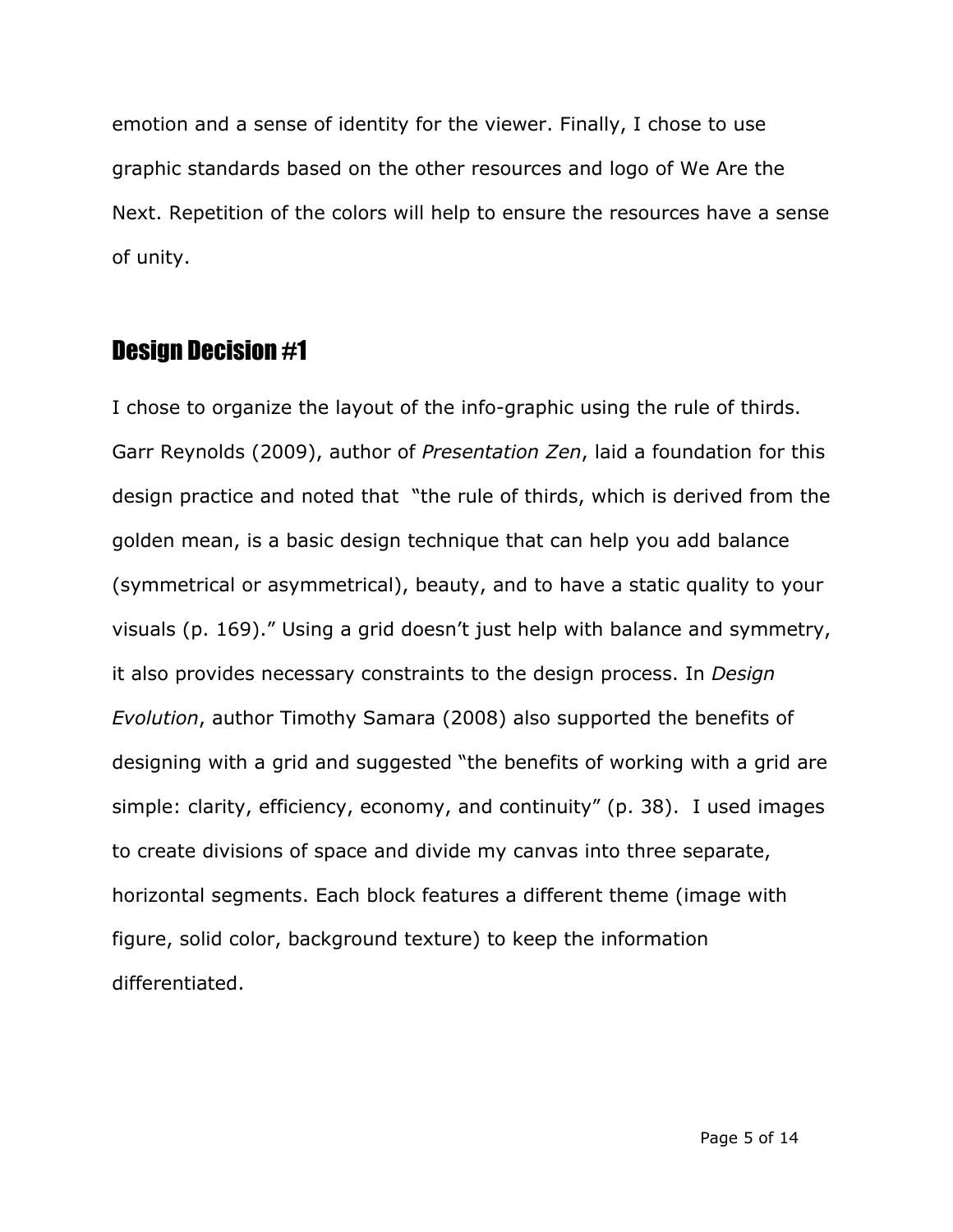#### Design Decision #2

I chose to use the design principle of contrast to draw readers into the story of economic inequality. Reynolds (2009) supported this decision and suggested that "highlighting contrasts is a natural way to bring the audience into your story and make your message more memorable" (p. 86) After I captured the attention of the viewer with a concrete statistic in the top section, I featured a comparison of Los Angeles and Orange County in the middle section of the info-graphic. Contrasting the two numbers emphasizes the disparity between the two communities despite the geographic proximity. The ultimate goal of this info-graphic is to function as a call to action. It is intended for the information to evoke an emotional response to encourage the viewer to not only believe the statistics, but to find them as provocation for change. As Heath & Heath (2008) suggested in *Made to Stick*, "For people to take action, they have to care" (Chapter 5, ❡ 15).

#### Design Decision #3

I used repetition of color, shapes, and graphic elements from accompanying resources to support a cohesive design of my info-graphic. "Repetition of certain design elements...will bring a clear sense of unity, consistency, and cohesiveness" (Reynolds, 2009, p. 173). The info-graphic contains three subtopics including stating the problem, making a comparison, and offering solutions. The main idea and theme for each section is different, but related.

Page 6 of 14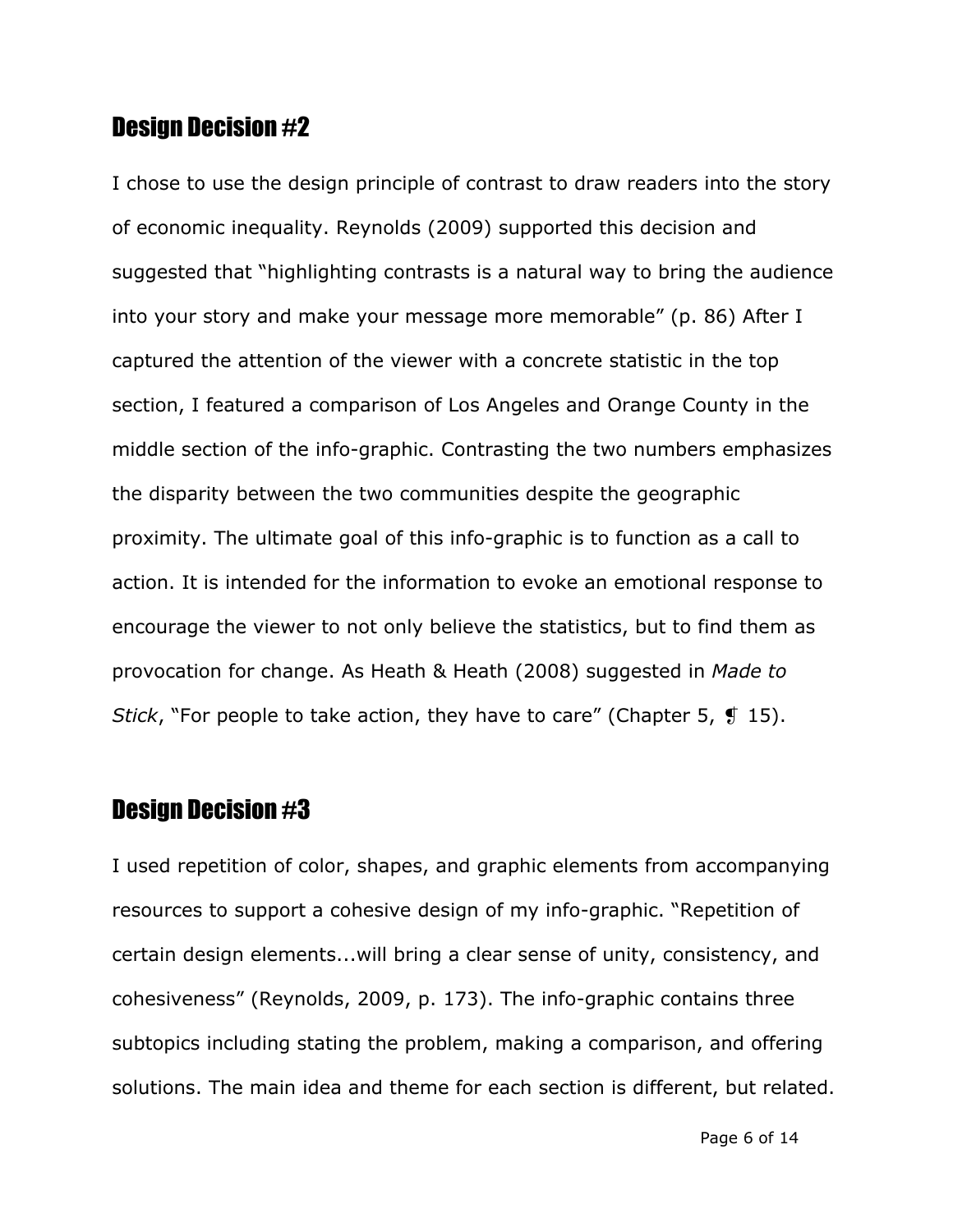While I chose to distinguish these sections by using the three blocks, I gave the design a sense of unity by repeating graphic styles, fonts, and using the same colors. Samara (2008) asserted that "All the parts of a project really ought to be recognizably related to each other on a visual level. That is, they must share some similar qualities in order to appear part of the same unified message" (p. 13). The colors I selected were chosen based on the design standards, logo, and educational materials for We Are the Next. I chose to keep the colors consistent because the info-graphic will be included with the other resources.

# Formative Evaluation Responses

#### Peer Review Question #1

"Describe the problem and the solution. What parts need clarifying?" I wanted to ensure the problem and solution were clearly communicated to avoid confusion about the message.

**Peer Review A:** From what I gather, the problem is students overcoming economic disadvantages for more opportunities in life. I think your call to action piece is clear, but I think the top section is a little busy. It was a lot to wrap my brain around at first.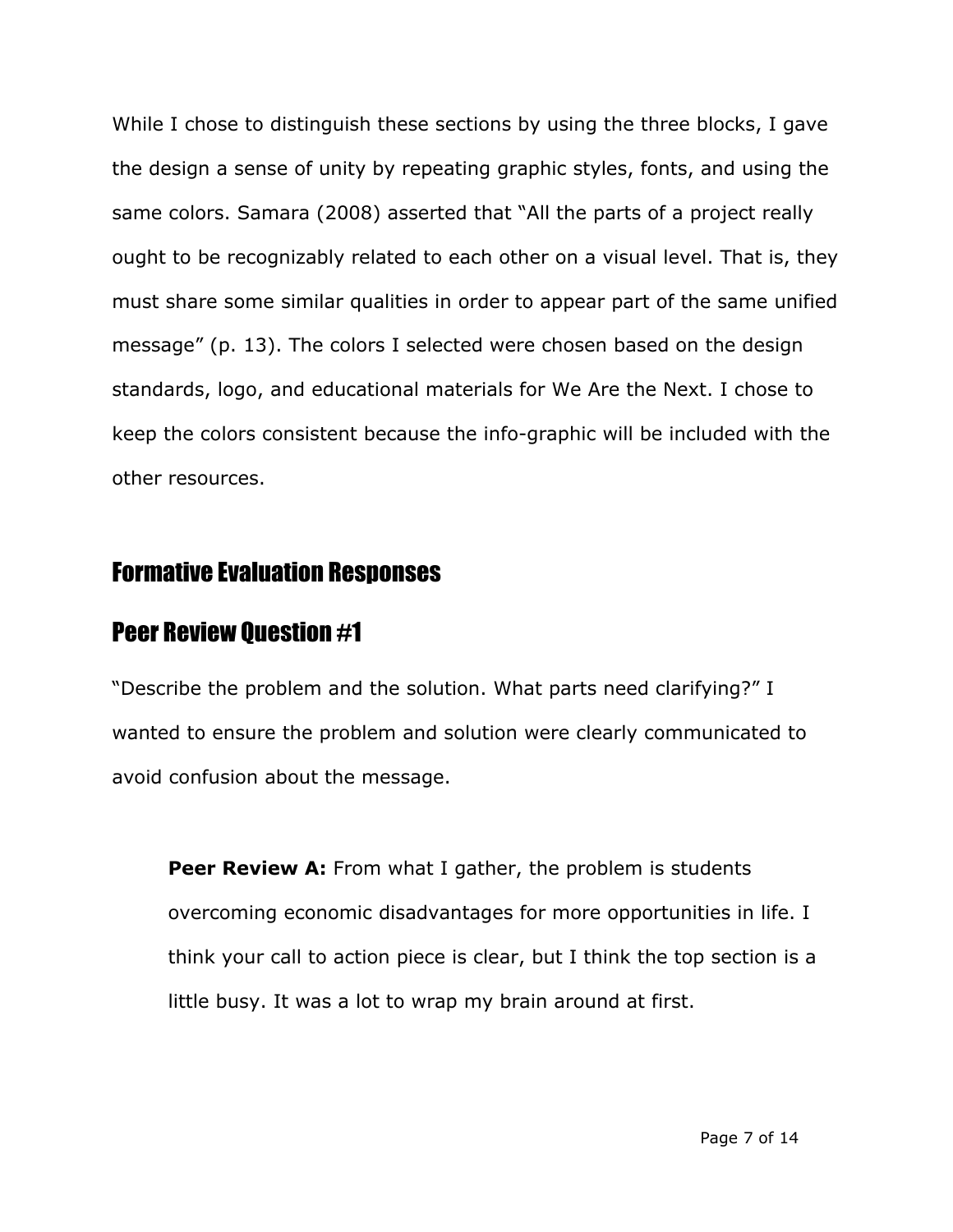**Peer Review B:**Clarify the LA county % in relationship to state and national average.

I adjusted two elements of my design in consideration of this feedback. I eliminated the additional information about economic disadvantages and made the opening statistic larger to fill the top third of my composition. In the middle section, I changed the text below the county names to include statistics on the state average.

# Peer Review Question #2

"What mood or emotion does the info-graphic communicate?" My rationale for this question lies in discovering the overall emotion that is communicated. I wanted to keep the design both professional and positive.

**Peer Review A:** Your info-graphic definitely made me want to help! I think your statistics really prove a need for your call to action. **Peer Review B:** Bright, engaging, cheery. Good question!

I found these responses to support my graphic design decisions and I did not make any changes based on this feedback.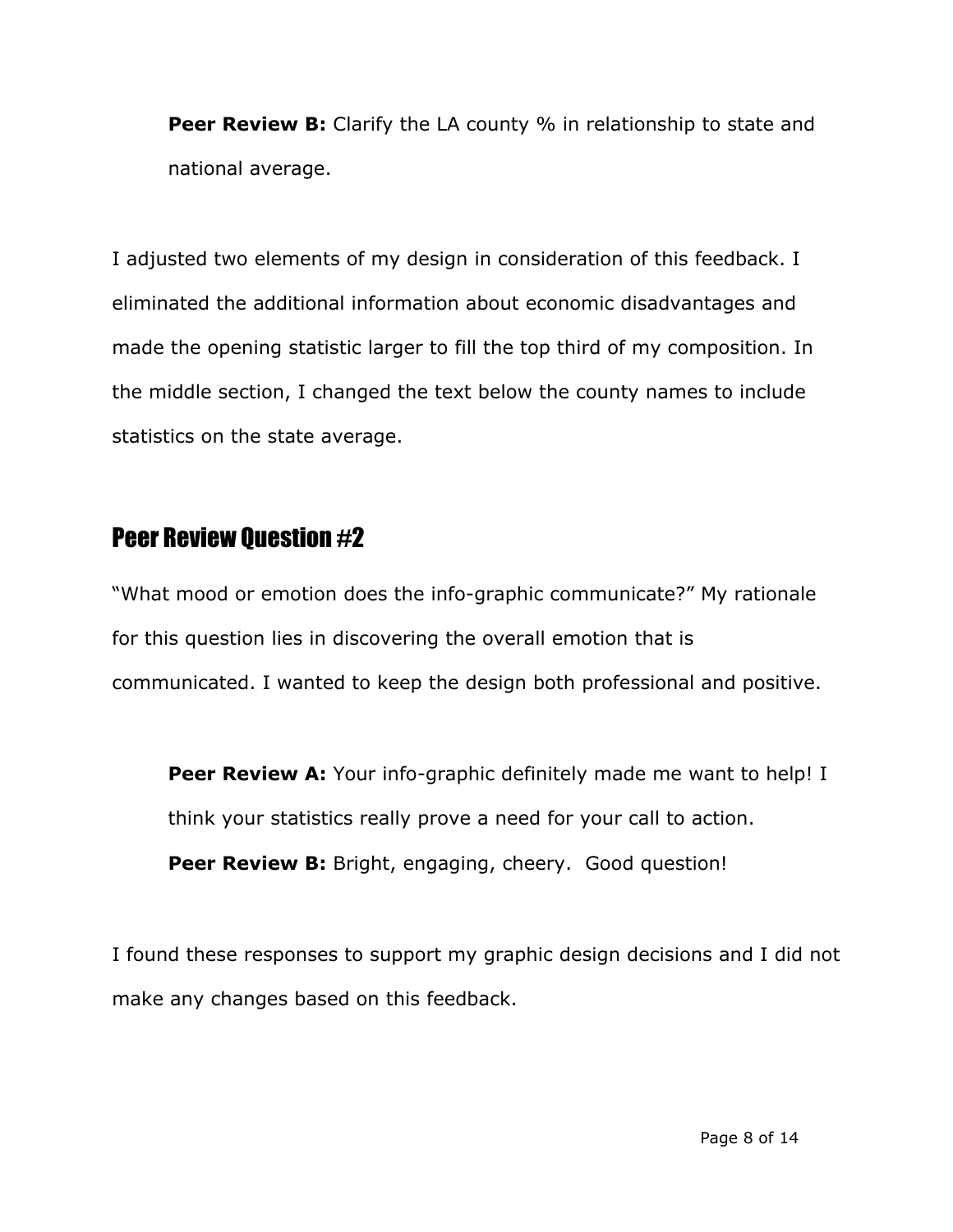#### Peer Review Question #3

"How is balance distributed in the layout and combination of colors, fonts, and graphics?" My inquiry on the balance of my composition reflects my interest in finding a rhythm between the text, images, and graphics.

**Peer Review A:**I think your fonts and colors are great. Your graphics are also good and not overwhelming. I do think the info-graphic in general is a little bit cluttered. I found it a little bit hard to navigate your info-graphic at first.

**Peer Review B:** Mostly well balanced, need the bar graph by the LA county piece to actually connect to the information.

The feedback received for this question also had an impact on the design changes discussed in Question #1. I removed the unnecessary information from the top section to create a stronger focus on the main statistic. In the middle section, I replaced the bar graph with icons that represented the factors that contribute to a community's economic opportunity score.

# Peer Review Question #4

"How could I feature more images or graphic representations instead of text? What information could be represented graphically?" I asked this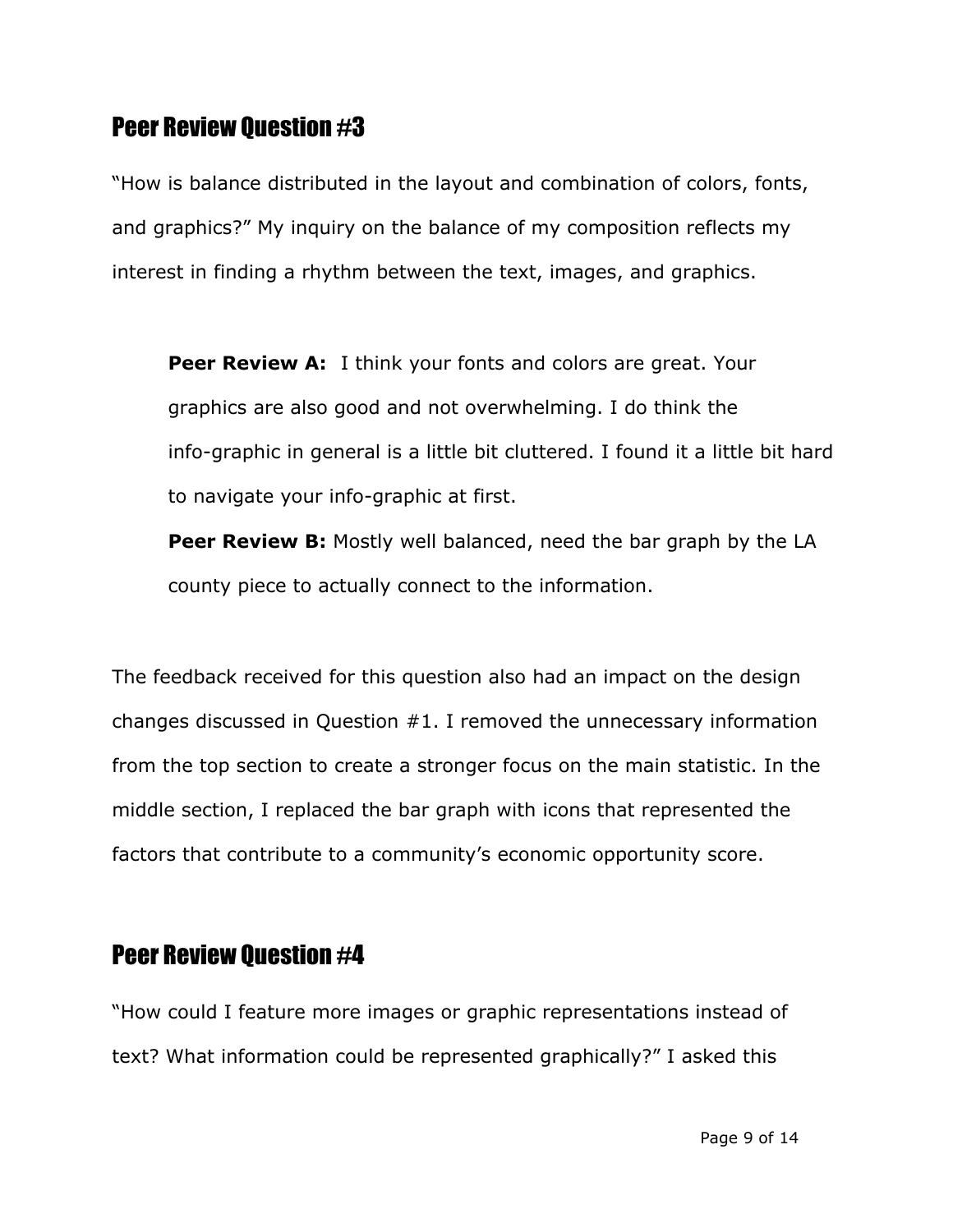question because I felt certain sections were text heavy, and hoped to get insight from my peers on how to present the information in a more visual way.

**Peer Review A:**I think your bottom section could have less text. I do not think you need all of those words to represent those statistics. However, I think the visuals you are using are great.

**Peer Review B:** Maybe represent the 50% in a pie chart or some other graphic that shows a relationship.

In responding to this feedback, I adjusted the bottom section of the composition to group text sections together and create a greater focus on the 50% graphic.

# Peer Review Question #5

"How effective is the message? What parts could I omit without sacrificing the message?" I asked this question because I wanted to get feedback on what elements could be eliminated to keep my composition and message as simple as possible.

**Peer Review A:** I think your message is very effective. However, you are focusing on many different statistics and important data pieces,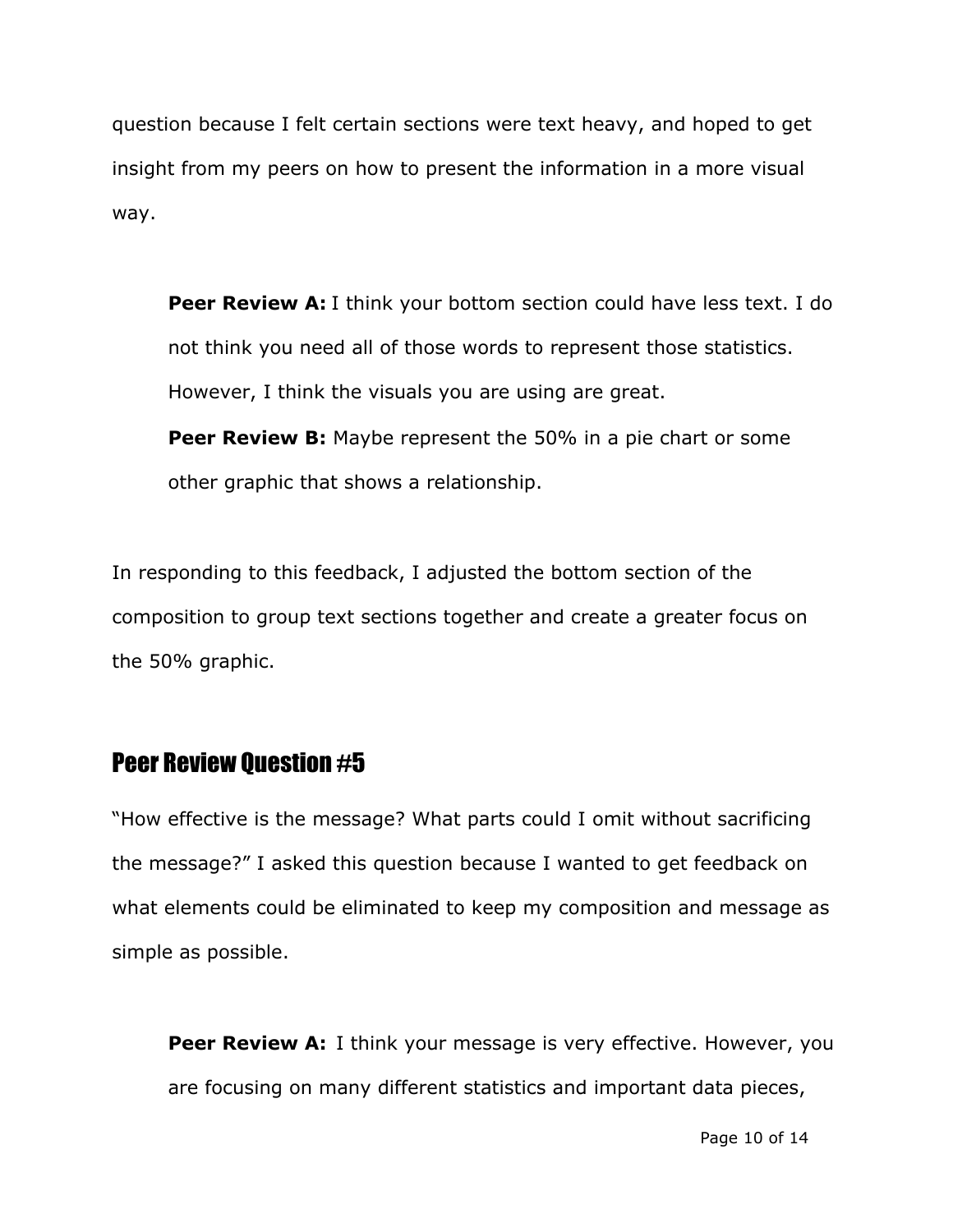and it gets a bit confusing. Perhaps reducing the amount of text throughout, or even making some of the text smaller could help make your message more effective.

**Peer Review B:** It's a little unclear how your organization engages students. Through community work? Through school? Both?

The feedback I received to Question #5 support the changes discussed in the previous questions. I eliminated text, replaced unnecessary graphics, and consolidated my message by refining the information presented.

#### Lessons Learned

I learned several important lessons while creating this info-graphic. The first lesson: info-graphics are time consuming! It took a significant amount of time to find the right statistical information to support my message. Sourcing and editing the appropriate graphics to support the graphic quality of my design also required more time than anticipated. I have a new appreciation for info-graphic design, and I realized that making a design simple doesn't mean that it is easy.

I feel this project helped me to reflect on my graphic design skills and refine the style of my work. My knowledge of editing and creating vector graphics in Photoshop was challenged, and I learned how to use new tools including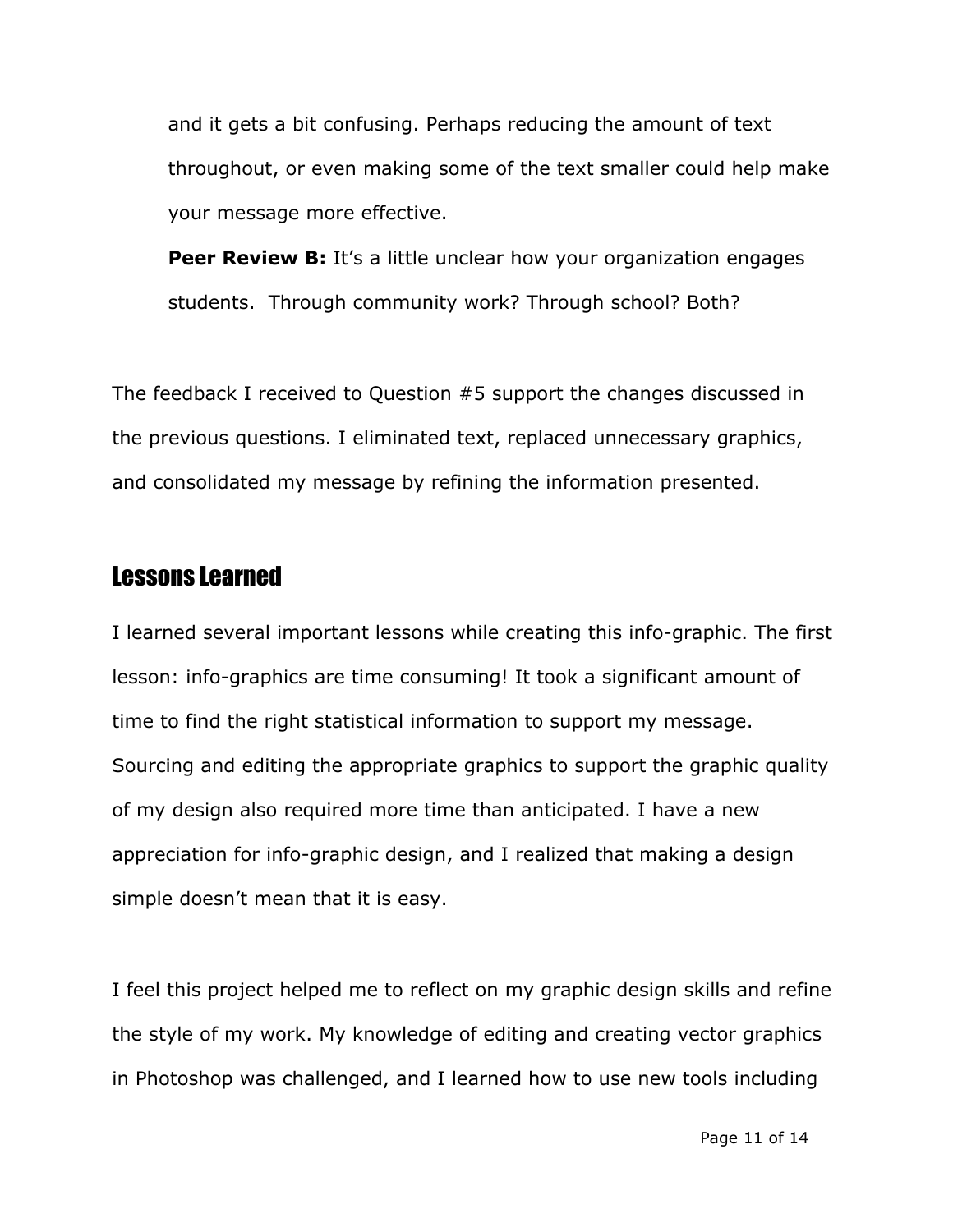smart objects and masking. I learned how to find balance between styles through using a combination of solid colors, photos, text, and graphics. I incorporated a photo with a figure to support the story behind my message.

My graphic style was refined through multiple iterations of this design, and by the third composition I found myself excited about how it was turning out. I now have a finished design, which will not only be included in my portfolio for graduation, but will be of real use in our efforts at We Are the Next.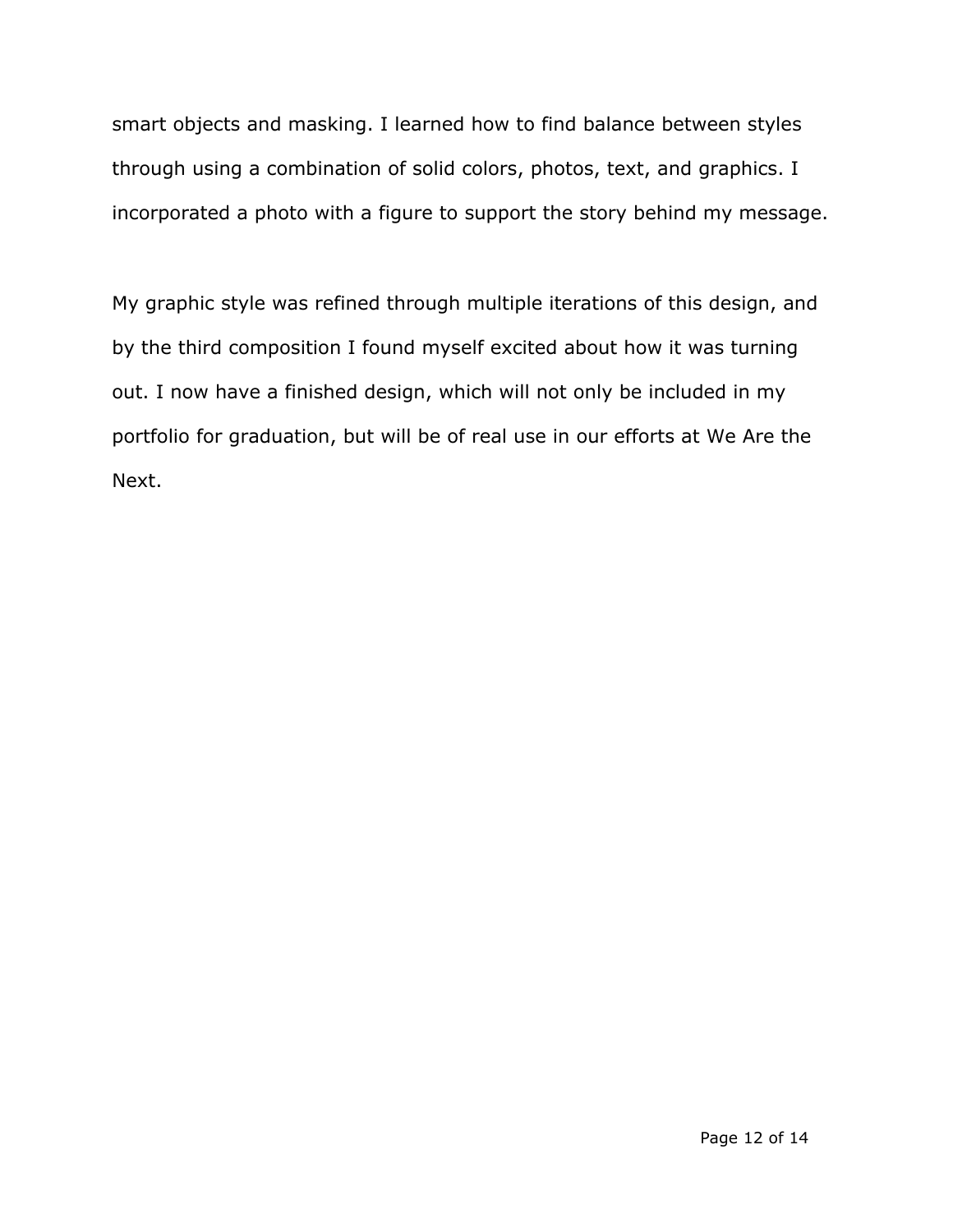#### **Bibliography**

- Heath, C., & Heath, D. (2008). *Made to stick: Why some ideas die and others survive*. New York, NY: Random House.
- Jordan, J., & Krumnow, R. (2014, September). Connecting youth and strengthening communities: The data behind civic engagement and economic opportunity. *Opportunity Nation*. Retrieved [September 1, 2015] from

[http://opportunitynation.org/app/uploads/2014/09/Opportunity-Nation](http://opportunitynation.org/app/uploads/2014/09/Opportunity-Nation-Civic-Engagement-Report-2014.pdf) [-Civic-Engagement-Report-2014.pdf](http://opportunitynation.org/app/uploads/2014/09/Opportunity-Nation-Civic-Engagement-Report-2014.pdf)

- Opportunity Index. (2015). *How opportunities measure up in your community.* Retrieved [September 1, 2015] from <http://opportunityindex.org/#9.00/34.0774/-117.8932/>
- Reynolds, G. (2009). *Presentation zen design: Simple design principles and techniques to enhance your presentations.* Berkeley, CA: New Riders.
- Samara, T. (2008). *Design evolution: Theory into practice: A handbook of basic design.* Beverly, Massachusetts: Rockport.
- Stetser, M., and Stillwell, R. (2014). *Public High School Four-Year On-Time Graduation Rates and Event Dropout Rates: School Years 2010–11 and 2011–12*. First Look (NCES 2014-391). U.S. Department of Education.